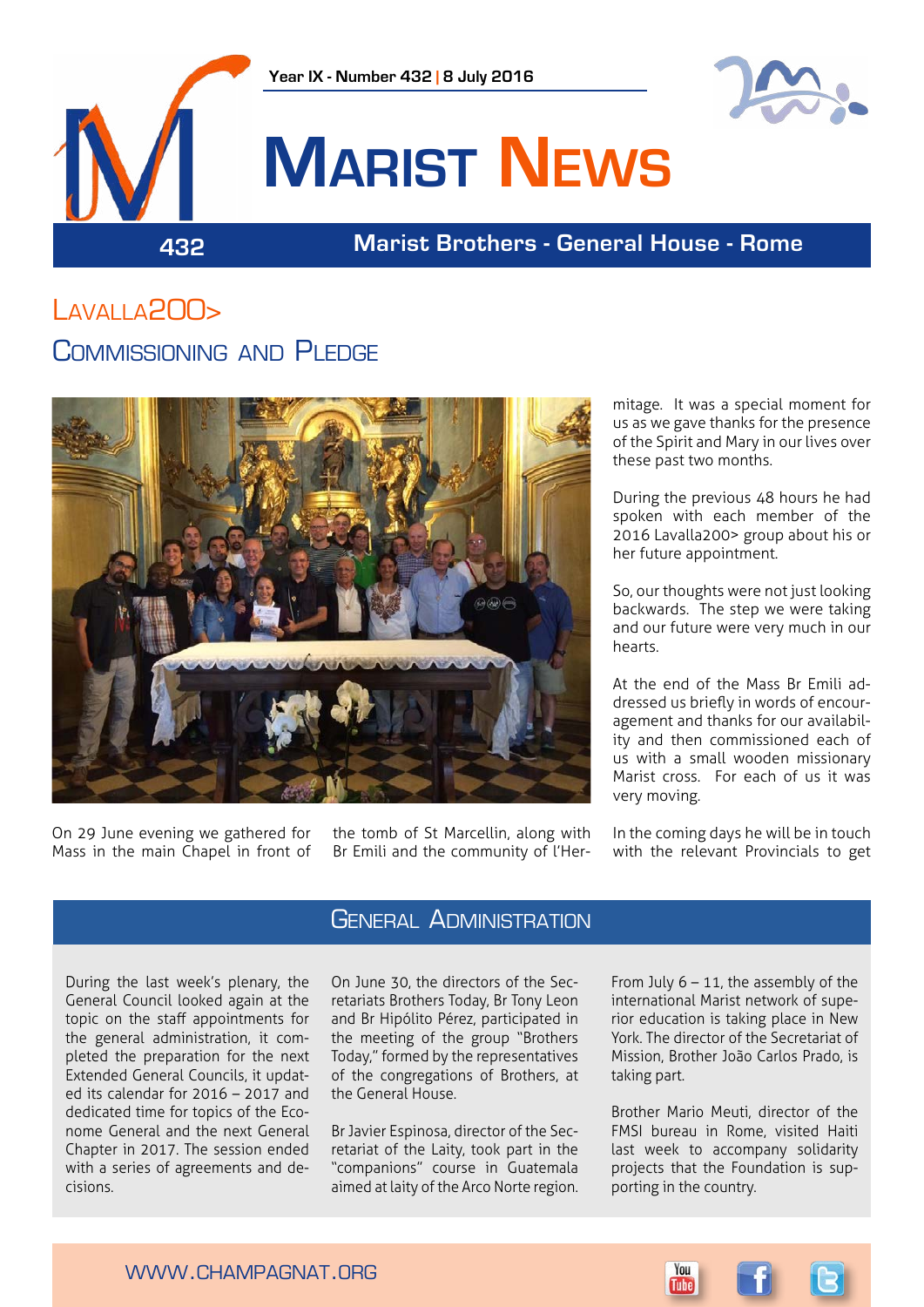### Marist News 432

their confirmation before these appointments are finalised and made public.

We will begin the new communities in September this year. In imitation of the group of Marists who made their way to Fourvière 200 years ago, on the day after their ordination, today we made the journey to the same Chapel.

There we read aloud our commitment and signed the document in front of the statue of Our Lady, conscious of the early Marists and numerous other groups and individuals who had begun their missionary and apostolic lives on the same spot. Our prayers were heartfelt and hopeful.

This new beginning for Marists has begun.

Our thanks to all who have supported us and made this possible.



We live in a moment of change of epoch in history, a time of paradigm shift in our world, our Church, our way of being human, and, above all, our way of being Marist.

Like Mary at the annunciation we are invited to see such change as the work of the Spirit.

As Marists following Champagnat, encouraged by new experiences of Marist life and mission by so many, we are responding to new realities. new needs: what is the Missio Dei in our world today?

We are moving beyond dreaming together for a new beginning, as we have done throughout the Institute in recent years in chapters and assemblies.

It has been a "long" dawn but now there is daylight: a time for decisions!

We feel led by the Spirit, as perceived in the yearnings of individuals and the Institute.

More than a strategic plan for a new future developed by ourselves, the Lavalla200> initiative is a prophetic response to the unexpected, dynamic action of the Spirit which brings hope, reconciliation and wholeness<sup>.</sup>

# **Lavalla200> communities: Our Call**

We believe that the Spirit is calling us to embrace a new way of sharing life in community:

internationally, interculturally, with lay and brothers, with men and women, single and married, intergenerationally.

Our relationships are core to our mission and central to a new beginning for Marists.

We are beginning a new form of Christian life in the Church, living in communion with no sharp distinction between Religious and Lay but respectful of different vocations, mutually enriching, all co-responsible for the life of the community and called to a shared mission that expresses our common charism in fresh ways.

We experience the Spirit of God within ourselves, within one another, within all of life and creation.

We contemplate.

We cultivate silence.

We meditate on God's Word.

Our spirituality encompasses every moment of our lives: our love, our passions, our hopes and fears, our successes and failures, our choice to follow the lead of Jesus in his

ministry to those excluded by society or religion.

Our apostolic engagement with and for vulnerable children and young people in their local context shapes our community and personal lifestyles.

Respectful of the presence of the Spirit in all people, cultures and religions, we adopt a posture of dialogue – listening, empathising, understanding, collaborating, networking with all people of good will, praying together, sharing our faith stories.

We consciously seek to be the Marian face of the Church.

We know we are imperfect as individuals and as communities, in our educational, pastoral and social work.

Humbly, then, but with personal conviction, we commit ourselves to one another and to the vision of Lavalla200>.

It is worth the gift of our lives.

It is an annunciation moment for us and for all Marists:

"Do not be afraid.

Nothing is impossible with God".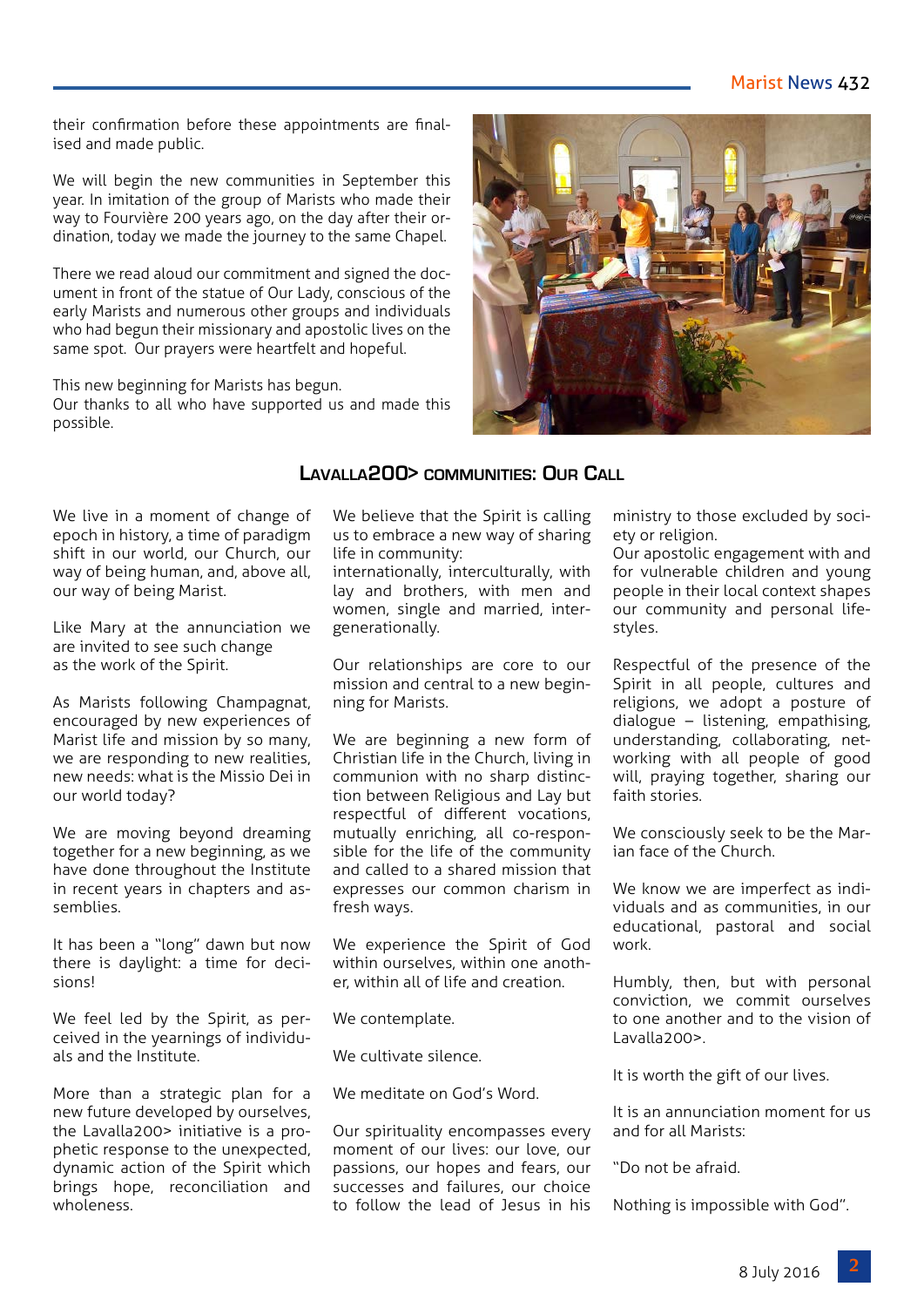### NEWS IN BRIEF



From June 29 – July 2 meetings were held in Colombia with the representatives of the six Administrative Units of Arco Norte to progress in the process of the regionalization of this geographical area.



This year, in the Province of Australia, 24 Brothers celebrated some sort of Jubilee. The celebrations took place in Sidney, Brisbane and Melbourne.



The current deputy prime minister of the country and alumnus of the Catholic school, Bill English, visited the St. John's College, of Hamilton, where he gave a lecture to students. He spoke about education in the Catholic school and said that, in his opinion, Marists give young people a balanced view of life and the principles that allow them to build a solid and secure life.

### **New Videos**

The Institute's YoutTube cannel is offering a series of videos that can be used in different moments. Among these are the witness of Marist experiences throughout the world and the messages of Superior General Brother Emili Turú to various Marist groups. The latest uploaded on the website, [https://](https://www.youtube.com/c/maristchampagnat) [www.youtube.com/c/maristcham](https://www.youtube.com/c/maristchampagnat)[pagnat](https://www.youtube.com/c/maristchampagnat), are:

- Vida Marista em uma Comunidade Internacional
- H. Emili Turú a los Maristas Azules
- H. Emili a los participantes del encuentro de la Red Internacional marista de educación superior
- Marist Life in Kiribati
- Marist Life in Mozambique

### **Workshops held in Asia**

### **as part of the 'Mission Sustainability Project'**



**NEW ZEALAND** Two self-sustainability workshops took place in Sri Lanka and in India earlier this month as a follow up to workshops held in Nairobi and Madagascar back in February.

> June Alisson Westarb Cruz, collaborator of the Province Brasil Centro-Sul, led the workshops, accompanied by Brother Jorge Giao, Provincial Econome of the same province.

> "The purpose is to respond to the call of the XXI General Chapter that we have on sustainability of the Marist Mission in Africa and Asia, which is something that isn't just economic," affirmed Brother Libardo Garzón, the Institute's Econome General and member of the project's team, who was among the participants.

> "Through tools, we wish to help them realize what their opportunities and realities are," he told the general house press office on June 21. "After knowing the reality, they can know what needs to be strengthened, reduced or created."

> The workshop in Sri Lanka was held from June 6 – 10 in Negombo, with 23 participants including two brothers of Pakistan, Brothers Samuel Bhatti and Farancis Rahmat, as well as brothers and laity of East Asia and South Asia Provinces as well as the Marist District of Asia. The workshop in India was then held from June 13 – 18 in Trichy with

brothers and laity of the India sector, province of South Asia, with 15 participants.

Br Libardo explained that the provincial councillor of each Province should now organise another two nuances to analyse each work or presence and then send it to the working team.

Another meeting of the project's 'Global Team' is expected to take place next January at the general house in Rome to organize a second phase and the path that each province should follow.

"The two weeks were quite productive, due to the commitment and dedication of the two groups, who worked all the time transparently and effectively," remarked Brother Víctor Preciado, the project coordinator.

"Brothers Teofilo Minga and José Grande worked as translators with tireless dedication throughout the workshops," affirmed Br Víctor.

June and Brothers Jorge and Libardo visited two schools, the provincial house and the production farm of chickens in Sri Lanka, as well as four schools in India, the Marcellin Trust project and respective communities in the country.

This project is being developed in three pilot provinces, one in Africa and one in Asia, with at least two representatives of each province.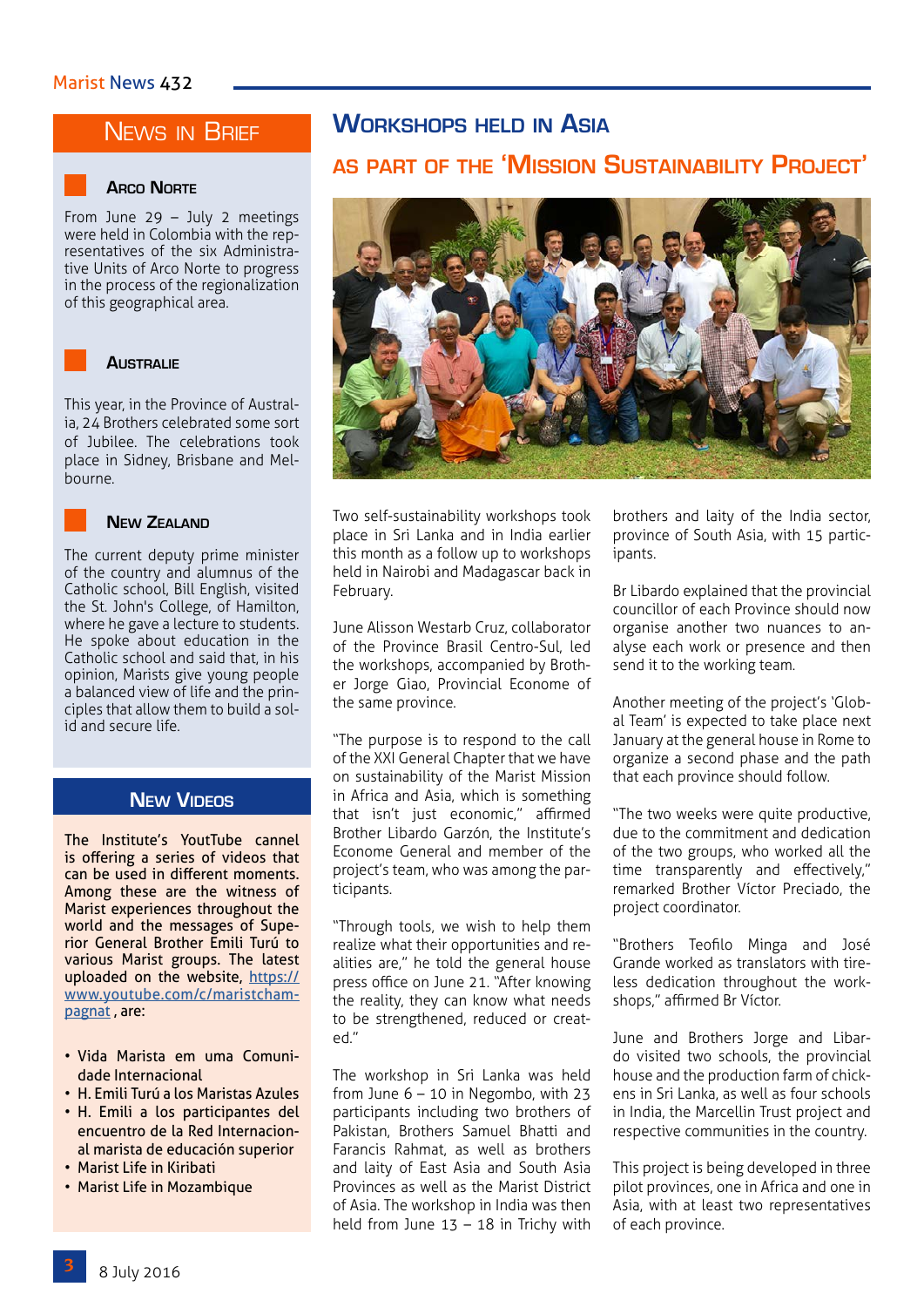### MARIST WORLD



France: Flashmob - end of year at Lycée St Joseph Les Maristes



Ghana: Marist volunteers from Spain - SED



Spain: Meeting of the European Comission of Brothers Today in Barcelona



Argentina: Commission of the Marist Laity of the Province Cruz del Sur



Canada: Youth marist volunteers of Quebec - Camp Mariste de Rawdon



Italy: Meeting of the General Council about the Constitutions (Ariccia)

### **Institute's New Postulator General Brother Antonio Martínez Estaún**



The General Council appointed Brother Antonio Martínez Estaún, a member of the Marist Spiritual Patrimony, as new Postulator General for the Institute for three years. He will be taking over the work of Brother Jorge Flores Aceves, of

the México Occidental Province, who served as postulator for nearly five years.

"We thank Br Antonio for his willingness to serve the Institute at the general administration once again, as well as the Province of L'Hermitage, to which he belongs, the Brasil Centro-Sul Province, where he is currently working," affirmed Superior General Brother Emili Turú.

This will be the second time he works for the general administration in Rome, where he previously served as director of communications from 2005 to 2011. Br Antonio then went on to coordinate a course specialized in Marist charism at the Pontifical Catholic University of Paraná, Brazil, in 2012 before going on to work for a community in charge of 'Marist Memorial,' also in Brazil.

The postulator's tasks include promoting the causes in their Roman phase for the title Venerable, Blessed and Saint, and maintaining ties with the vice-postulators who are following the diocesan phases. It also includes maintaining ties with the Congregation for the Saints, the ecclesiastical authorities and postulations from other Congregations, as well as animating the Institute spiritually, making Marist models in holi-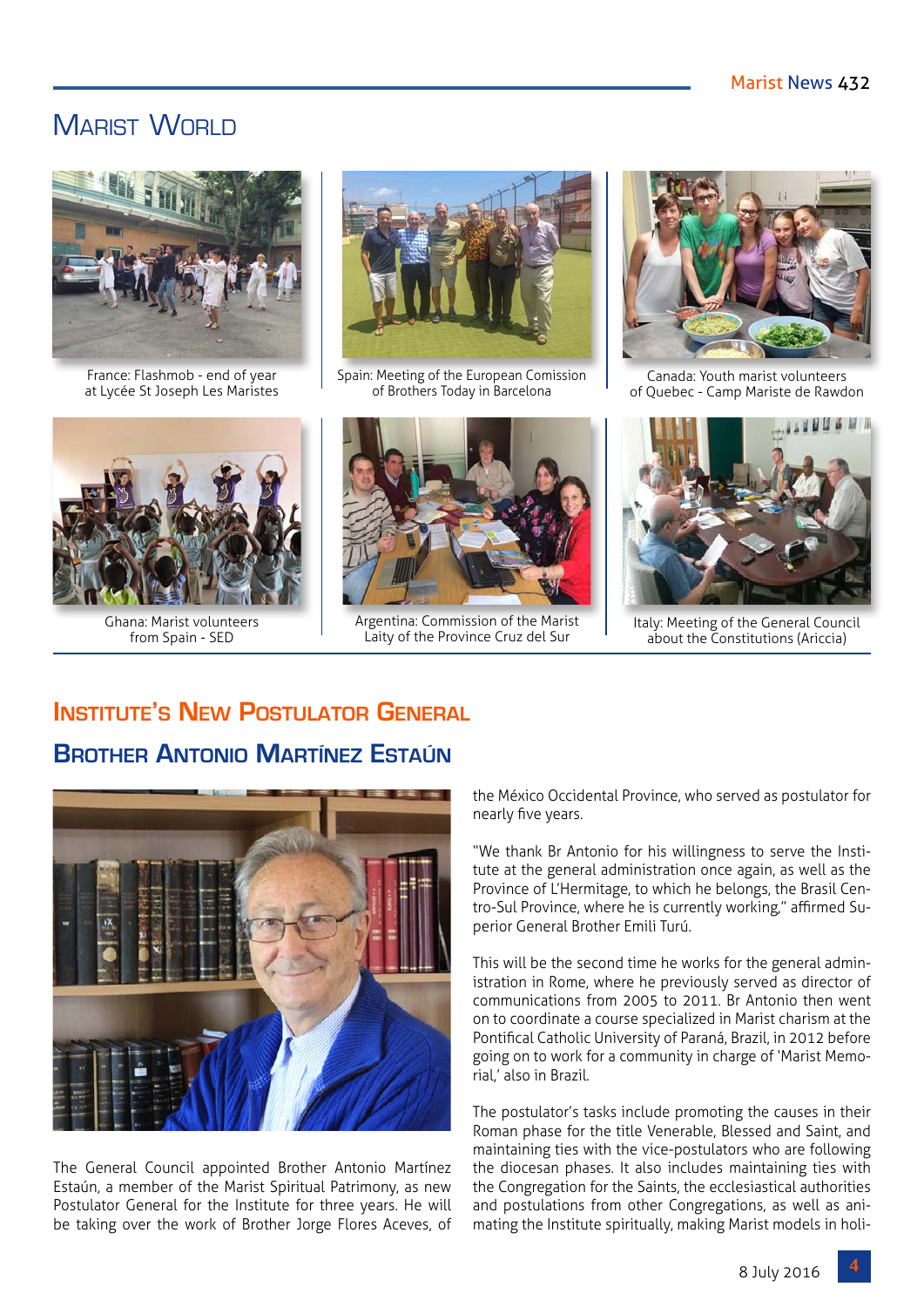### Marist News 432

ness known by creating and circulating books, pictures, magazines or other documents and in animating sessions in the Provinces.

Br Antonio was born in Villayuda (Burgos) Spain, in 1940 and received his Marist formation was in Santa María de Bellpuig de les Avellanes. He studied in the Instituto Jesús Magister in Rome and was Master of Novices in the Province of Catalonia. He started the Easter celebrations for young people at les Avellanes, was responsible for Youth Ministry in the Province of Catalonia, has written various texts on Religion and has been a teacher of Religion and Philosophy in various schools. In 1993, he moved to Loja (Ecuador) to teach in

the Universidad Técnica Particular de Loja where he was, for five years, Ministry Co-ordinator in the University and after this he was responsible for Province ministry in the Province of Ecuador before restructuring. In 2003, he moved to the Universidad Marista de México where he co-ordinated the formation of teachers.

### **War invades us…... Letter from Aleppo No. 26**

#### War invades us…

War has installed itself at our table, in our hearts and our minds… It seeps our daily life and transforms it…

#### War is there

It comes to announce suffering and death…

It comes to tell us that it is necessary to hate… that it is necessary to destroy bridges and relationships…

### War is there

Its machines are functioning to full force… its drums beat strongly, loudly... It comes to transform our nights into a lightning and the heat of our days into a furnace…

#### War is there…

It gets our hands dirty… It obliges so many innocent people to take up the arms…, to bombard…, to kill and above all, to eliminate the other, all others…

#### War is there…

It has installed itself in infernal machines… It travels toward destinies of death… It does not stop… It vomits death and continues on its way shouting.

#### War is there…

It gathers the children and puts them into trucks like boxes of sardines…, piled up… burnt by the only desire to kill… Neither the tears of the mothers, nor the screams of the other children have an echo… They want to play as heroes… Some will celebrate it in the ambulances… Others will do it, lying down on the ruins of no-life...

### War is there…

It tells us: "I do not leave you… I love you so much… I want you…, I desire you…, I caress you… I invite you to my banquet…, do not miss this appointment …"

This is its address… Alep, Shame Street, building of misery, floor of suffering… War is our daily life. We refuse to partici-



pate in its banquet… We opt for life… We choose the other…, in his misery and in his will to live and to survive. For them, for every child, for every man and every woman, for all those who suffer because of this war, we have opted to extend out our hand… to construct a bridge, to throw down a wall of shame and of exclusion… We choose to give, to give ourselves... We choose to be instruments of the gift of God… we choose the path that leads to life… Mohamad is a boy of the Project "I want to learn". Since the end of the school year, he is working. Like every day, he has just called me to ask for us.

On Wednesday, June 1, 2016 (World day of Prayer for the children of Syria), I wrote to him the following message:

*"You have just refreshed us in the source of peace!"*

*"Hello, good morning, I want to speak with Brother George!"*

*I will never forget your voice… You called me to have news from us. You wanted to know if we are well. And however, I am the one who should have done it: call you and know how you are,*